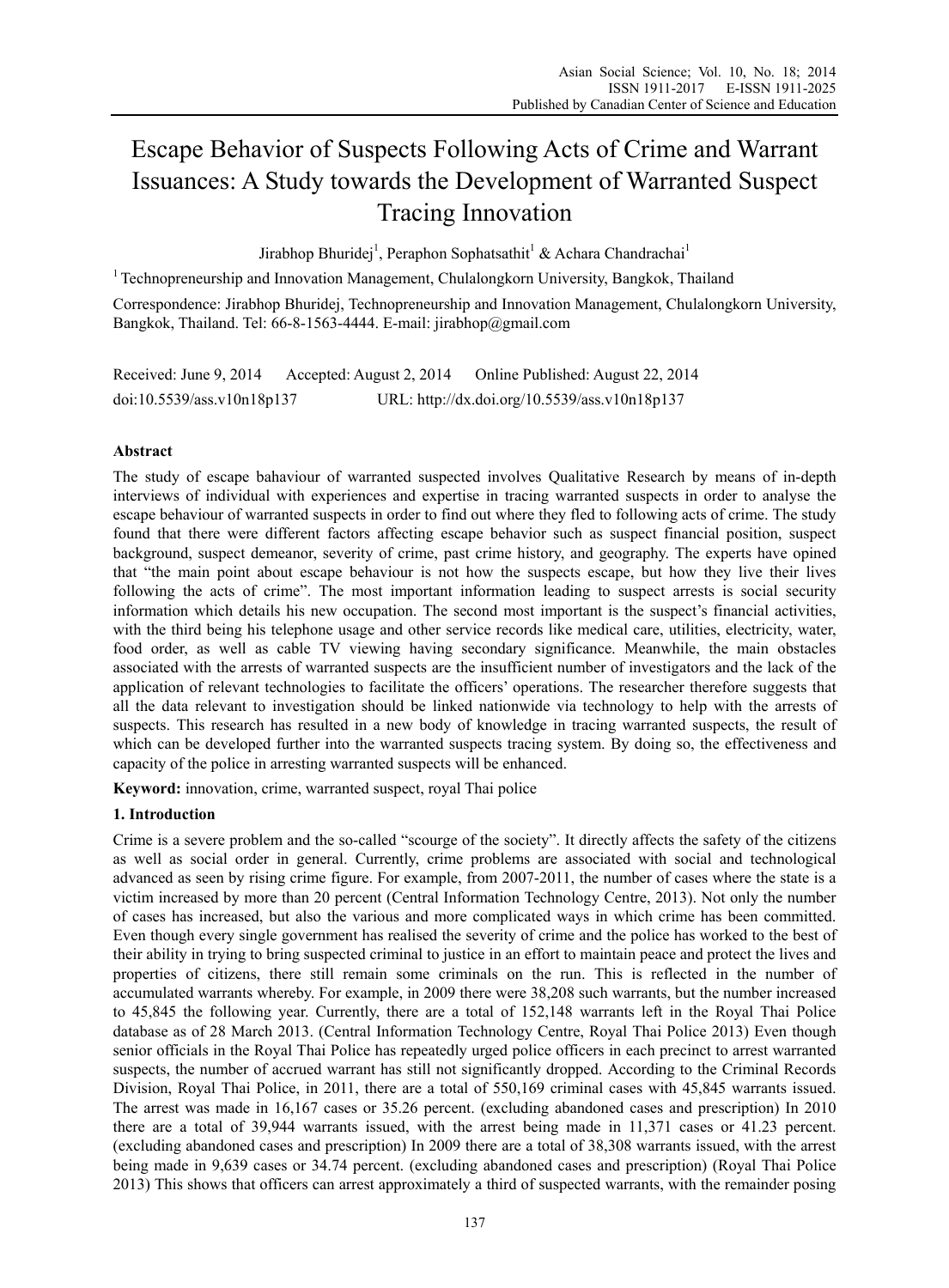threats to the society in one way or another. Thanks to the importance of this problem, a study was conducted to develop warrant-related process of the Royal Thai Police. To this end, the analytical and synthetic investigation methods of experts and past successful investigation methods will be analysed to determine the escape behaviour of suspects following acts of crime and warrant issuances, which in turn leads to more efficient arrest of suspects. The product of this research is the likelihood and possible areas where suspect may be in hiding, which will help narrow down the area of investigation, in turn enabling the officer to make more timely and objective arrests.

## **2. Method**

This study involves **Qualitative Research** by means of in-depth interviews of ten investigators of the Royal Thai Police with considerable expertise in investigation in order to find out about the escape behaviour of suspects following acts of crime and warrant issuances, the methods and success factors in tracing warranted suspects, and the problems associated with arresting suspects with accrued warrants. The details of each expert are as followed.

| Order     | <b>Position</b>                                                                                                                                                   |  |  |  |  |  |  |  |
|-----------|-------------------------------------------------------------------------------------------------------------------------------------------------------------------|--|--|--|--|--|--|--|
| Expert 1  | Political Deputy Secretary to the Prime Minister. Former Deputy Commissioner General, Royal<br>Thai Police. Former Advisor Commissioned Officer 10 (CO 10)        |  |  |  |  |  |  |  |
| Expert 2  | Advisor Commissioned Officer 10 (CO 10). Former Deputy Commissioner General, Royal Thai<br>Police.                                                                |  |  |  |  |  |  |  |
| Expert 3  | Deputy Commissioner, Metropolitan Police Bureau                                                                                                                   |  |  |  |  |  |  |  |
| Expert 4  | Superintendent, Marine Police Division                                                                                                                            |  |  |  |  |  |  |  |
| Expert 5  | Investigation Superintendent, General Staff Division, Samut Prakarn Provincial Police                                                                             |  |  |  |  |  |  |  |
| Expert 6  | Superintendent, Technology Crime Investigation and Analysis Group, Information Technology<br>Support Division, Office of Information and Communication Technology |  |  |  |  |  |  |  |
| Expert 7  | Deputy Operational Superintendent 10, Children, Juvenile and Women Division                                                                                       |  |  |  |  |  |  |  |
| Expert 8  | Inspector, Technology Crime Suppression Division                                                                                                                  |  |  |  |  |  |  |  |
| Expert 9  | Operational Inspector 8, Crime Suppression Division                                                                                                               |  |  |  |  |  |  |  |
| Expert 10 | Investigation Inspector, Cheong Talay, Phuket Provincial Police                                                                                                   |  |  |  |  |  |  |  |

#### Table 1. Experts

# **3. Results**

## *3.1 Initial Experiment Results*

Escape behavior of suspects following acts of crime differs for each individual. After interview ten experts with extensive background (at least 10 years' worth of experience) in investigating and arresting suspects, the escape behaviour can be summed up as follows. **First, there is a relationship between escape behaviour and type of offence.** All ten experts agreed that in high severity crime such as murder or high-punishment crime, the suspects generally tend to hide their demeanor and address, be constantly on the move and escape to unpredictable destinations, possibly abroad or areas in which the suspects have never lived. They may also escape to the abode of trusted individual where they can life in relative safety. In contrast, suspects who commit offences against property tend not to be aware that they were issued warrants, and thus will repeat offences in the same or nearby areas, which means the criminals can be easily located. According to Investigation Inspector, Cheong Talay, Phuket Provincial Police, when a suspect who committed serious crime such as murder knows that a warrant has been issued against him, he will escaped from his usual place and possibly resign from his current job. In contrast, there are a number of petty suspects who are unaware that warrants have been issued against them and thus will continue to live their lives normally. **Second, there is a relationship between escape behaviour and the time gap between act of crime and warrant issuance.** Expert 2, Advisor Commissioned Officer 10 (CO 10) and former Deputy Commissioner General, Royal Thai Police, stated that shortly after the act of crime, a suspect would try to escape once he knew he had been issued warrant. After a while, when no actual arrests has been made, he will resume his normal life. Expert 9, Operational Inspector 8, Crime Suppression Division also agreed, saying that the longer the warrant posted, the easier it is to arrest suspects, especially in cases near prescription as suspect will return to live unguarded in his hometown. **Third, suspect lifestyle is more important than his**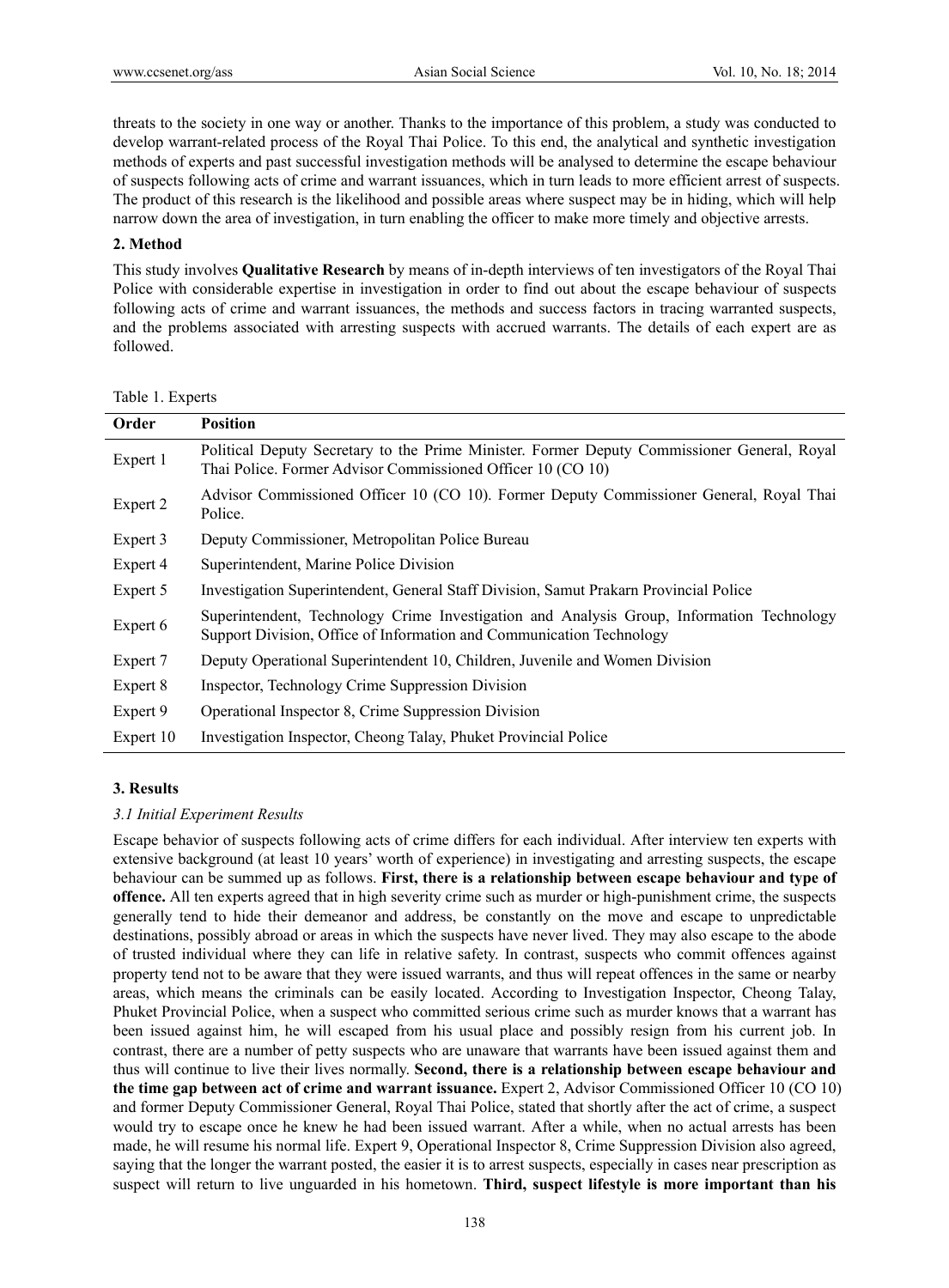**escape behaviour.** This is the most important issue which was agreed by all the experts. The reason being, it is more difficult to define the escape behaviour as it depends upon scene of crime, timing, and opportunity. However, it is the lifestyle of the suspect which will be the main factor in successfully arresting suspects on the run. The viewpoint of the experts in the three aforementioned key points can be summed up in the form of Figure 1, depicting escape behaviour of suspects.



Figure 1. Escape behaviour of suspects following acts of crime

## *3.2 Methods and Success Factors in Tracing Warranted Suspects*

Each interviewed expert described different methods and success factors in tracing warranted suspect, depending upon his experience and expertise. In terms of experience, the researcher chose only experts with at least 10 years' worth of experience in investigating position. Apart from number of years at the tenure, much depends on the number of actual cases handled by the experts and the characteristics of cases. For example some experts may have considerable experiences in pursuing serious cases or suspects of severe offence such as Expert 9, whereas some may be more adept at handling general offence especially those who worked at a provincial level. Another important point is that each expert's individual skills pertain to his age or background. For example, elderly experts are normally lacking when it comes to investigation technology. They made up for this deficit with communication skills with the locals thanks to their prestige acquired from lengthy tenure, making it easier for them to access information from the community regarding suspects. In investigator terms, this skill is dubbed "ground investigation". At the other end, younger investigators will be adept with usage of technology in tracking down suspects, often relying on database search on computer, online social media, and telephone usage to achieve their mission. In investigator terms, this method is called "air investigation". Due to there being two distinct investigation skill sets, the researcher has chosen a mix of experts to cover those who specialize in ground investigation and air investigation, or both, in order to obtain in-depth information regarding the tracing of warranted suspects.

Expert 5, Investigation Superintendent, General Staff Division, Samut Prakarn Provincial Police who is an expert in both ground and air investigation, stated that the first thing to keep in mind when an officer is to commence an investigation on warranted suspect is **to make sure that the warrant has not expired, and the suspect is yet to be apprehended.** In practice, if the suspect is arrested based on expired warrant or he or she has been arrested but the warrant has not yet been removed from the system, it will be damaging to both the arrester and the arrested. Therefore, meticulous research should be made on the warrant before commencing investigation. The next step is **to look up suspect information via Police Information System (POLIS).** Expert 6, Superintendent, Technology Crime Investigation and Analysis Group, Information Technology Support Division, Office of Information and Communication Technology, Royal Thai Police, a widely respected air investigator among officers, described that POLIS is the system which allows police officers to conduct extensive search of suspect information. Data such as hometown information, home address according to identification card, name of spouse, parents, children, cars in ownership, firearms owned, past criminal records can be looked up in detail. Therefore, one should prioritize the POLIS search so as to obtain as much essential data as possible. More importantly, the investigator should input the identification number of the suspect as sometimes there may be more than one instance of that suspect's name. Every expert agrees that POLIS has greatly assisted police officers in searching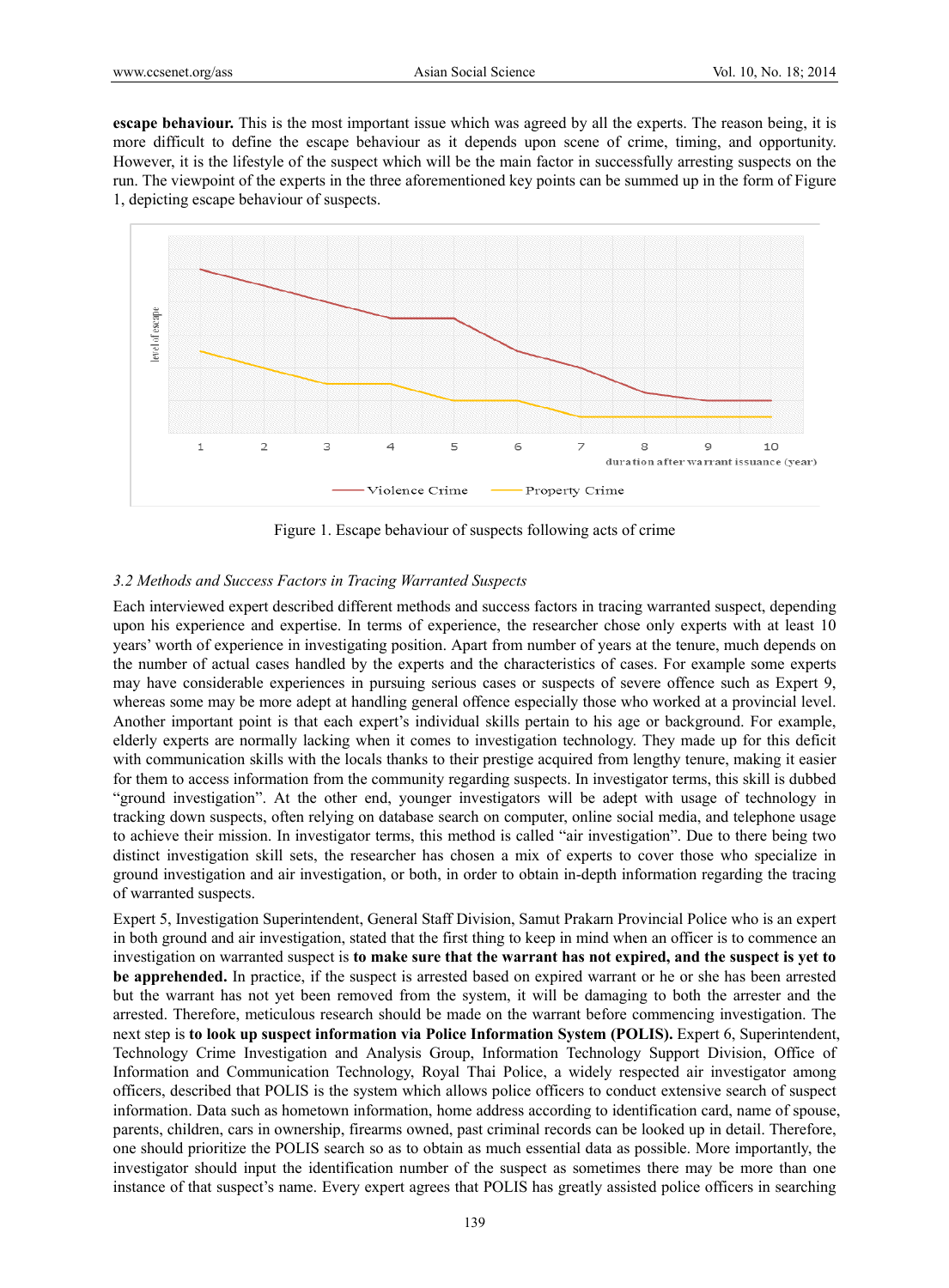for key information on suspects. One such information is household registration data, which will allow the officer to determine the suspect's hometown, current address, parents' identity, appearances, markings, height, not to mention vehicles and firearms under his ownership and past criminal records as well as the number of warrants issued against him. All of this data will prove useful in arresting suspects. The next step is the internet search. Expert 8, Inspector, Technology Crime Suppression Division and Expert 6, Superintendent, Technology Crime Investigation and Analysis Group, Information Technology Support Division, Office of Information and Communication Technology, Royal Thai Police, the two air investigation experts, both mentioned that the internet search, especially **social media**, which is popular among younger generations, deeming another necessary source of data. Among the more convenient search channels are Google and Facebook. By search a suspect's name on these sites, one may find relevant information which leads to eventual arrests. However, some experts found that certain suspects may alter their personal information after warrant issuance, which may affect the validity of such information. Even then, online information should not be overlooked. Expert 8 suggested that by searching the surname of the suspect, an officer may find additional data such as the information on a suspect's close friends, relatives, and family members, which can possibly link to the suspect himself. Another possible source of social media data is Line, the mobile chat application. Currently, while it is not possible to search a suspect's real name in the application, if his mobile number can be obtained, his or her line account (if available) will appear, offering yet another unexplored source of personal data.

Of secondary importance is the data not found in POLIS and on the internet. The experts all agreed that such data can only be obtained via personal relations since it has yet to be incorporated within the Royal Thai Police database. For example information on a suspect's intimate individual, insurance data, financial information, and telephone usage. Expert 2, regarded as the legendary "ground investigator" within the Royal Thai Police emphasized that prestige is one of the most quintessential qualities of an investigator, as possessing one leads faith and trust among the informants. Having prestige can also make or break an investigation, as a prestigious investigator who has gained community trust will be able to obtain necessary information much more easily. Building prestige however, is completely different from studying conventional subjects like mathematics history, or science, as doing so has no fixed pattern. To make a successful investigation, an officer needs to learn art of finding information as well use his talent and personal technique in order to reach the suspect.

Another essential set of data an investigator needs to obtain when he conducts field investigation is the so-called **sourced data** which includes information acquired from a suspect's relatives. Even though such information may have little credibility if the suspect enjoys a cordial relationship with his relatives, resulting in them helping to conceal information on his whereabouts, the opposite could be true and it is as likely that his relatives will give truthful information which may lead to his arrest. Therefore, the investigator should employ his discretion as well as available data on the suspect to analyse the credibility of sourced data. Data obtained from victims can also be useful, as it generally is more credible than data from relatives for the obvious reason that the victim still holds grudges against the suspect. As a result, if the victim has a lead on where the suspect could be hiding, that intelligence is highly likely to be true. The last data source is information obtained from people in the suspect's hometown, people living near the crime scene, or people who live in the area where the suspect used to stay. However, it is not always certain that an investigator can obtain such data as the success rate depend on his or her experience and expertise. Apart from the aforementioned data, other information deemed necessary to the investigation by the ten experts all pertains to the suspect's lifestyle. Examples of such data are financial and banking information, medical service usage, occupation, telephone usage, travelling, various service usages. To rank such information in an order of importance, the researcher has asked the ten experts to identify which of the data they check during investigation. Each type of data will be given a score of 0 to 10, with 10 being the factor which is always looked up and zero being the factor which is never looked up. The result is shown in the Table 2.

The Table 2 shows a total of 32 data, all of which are relevant to a suspect's lifestyle after warrant issuance. All of the experts identified these types of data as important to investigation, with social security registration specified as the most useful by all ten experts. Expert 3, Deputy Commissioner, Metropolitan Police Bureau stated that typing the suspect's name into social security database is a surefire way for investigators to find out more about him. The problem with other types of data is their often changing nature, which means that the investigator needs to look them up on a regular basis. For the type of data ranked highly by the experts, the researcher will use these data as a guideline in finding out information on the suspect after warrant issuance. They will be applied to suspects for both offences against body and life, and against property, as they are all relevant to the suspect's lifestyle regardless of the type of offence committed. The limitation of using these 32 types of data is that the location of the suspect can only be roughly determined and cannot be used to pinpoint the exact location. Nevertheless, the information should be a useful starting point for investigation officers in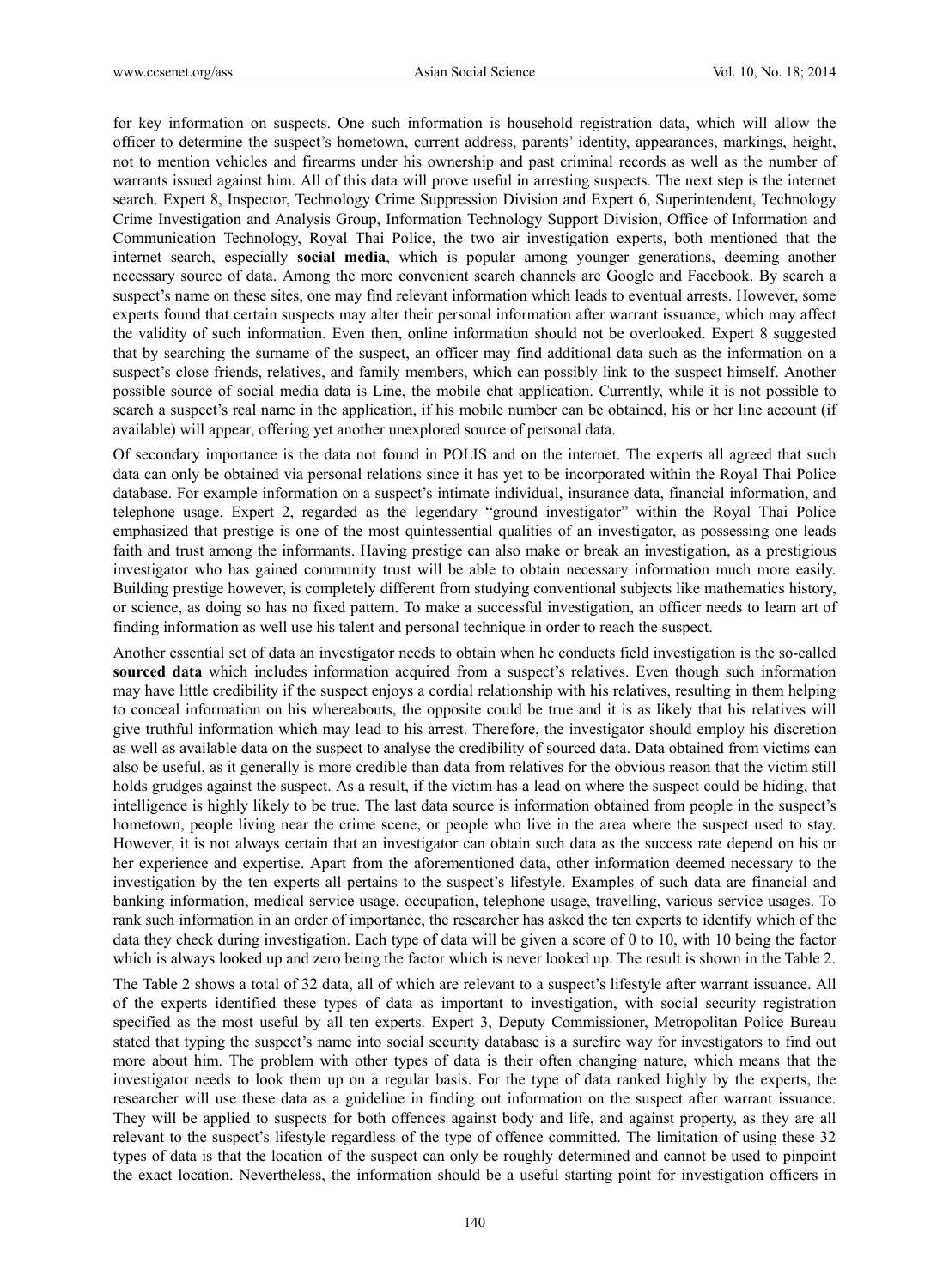searching for information in accrued warrants in the Royal Thai Police, thereby possibly reducing the number of accumulated warrants.

| Table 2. Type of data looked up by the experts |  |  |
|------------------------------------------------|--|--|
|                                                |  |  |

| Rank         | Data                                       | $\,1\,$     | $\overline{2}$            | 3           | $\overline{4}$            | 5           | 6           | 7           | 8           | 9           | 10          | Expert Expert Expert Expert Expert Expert Expert Expert Expert Expert No. of experts who use the<br>data |
|--------------|--------------------------------------------|-------------|---------------------------|-------------|---------------------------|-------------|-------------|-------------|-------------|-------------|-------------|----------------------------------------------------------------------------------------------------------|
| $\mathbf{1}$ | Social security registration               | $\mathbf x$ | $\mathbf x$               | $\mathbf x$ | $\mathbf x$               | x           | $\mathbf x$ | $\mathbf x$ | $\mathbf x$ | $\mathbf x$ | $\mathbf x$ | 10                                                                                                       |
| $\mathbf{2}$ | Applying for ID card                       | $\mathbf x$ | $\mathbf x$               | $\mathbf x$ | $\mathbf x$               | $\mathbf x$ | $\mathbf x$ | $\mathbf x$ | $\bf x$     | $\mathbf x$ | $\mathbf x$ | 10                                                                                                       |
| 3            | Applying for driving license               | $\mathbf x$ | $\mathbf x$               | $\mathbf x$ | $\mathbf x$               | $\mathbf x$ | $\mathbf x$ | $\mathbf x$ | $\mathbf x$ | $\mathbf x$ | $\mathbf x$ | 10                                                                                                       |
| 4            | Address Movement                           | $\mathbf x$ | $\mathbf x$               | $\mathbf x$ | $\mathbf x$               | $\mathbf x$ | $\mathbf x$ | $\mathbf x$ | $\mathbf x$ | $\mathbf x$ | $\mathbf x$ | 10                                                                                                       |
| 5.           | Criminal offence                           | $\mathbf x$ | $\mathbf x$               | $\mathbf x$ | $\mathbf x$               | $\mathbf x$ | $\mathbf x$ | $\mathbf x$ | $\mathbf x$ | $\mathbf x$ | $\mathbf x$ | 10                                                                                                       |
| 6            | Traffic offence (Ticket)                   | x           | $\mathbf x$               | $\mathbf x$ | $\mathbf x$               | $\mathbf x$ | $\mathbf x$ | $\mathbf x$ | $\mathbf x$ | x           | $\mathbf x$ | 10                                                                                                       |
| $\tau$       | Auto registration                          | $\mathbf x$ | $\mathbf x$               | $\mathbf x$ | $\mathbf x$               | $\mathbf x$ | $\mathbf x$ | $\mathbf x$ | $\mathbf x$ | $\mathbf x$ | $\mathbf x$ | 10                                                                                                       |
| 8            | Motorcycle registration                    | $\mathbf x$ | $\mathbf x$               | $\mathbf x$ | $\mathbf x$               | $\mathbf x$ | $\mathbf x$ | $\mathbf x$ | $\mathbf x$ | $\mathbf x$ | $\mathbf x$ | 10                                                                                                       |
| 9            | 30-baht healthcare card usage              | x           | x                         | x           | $\mathbf x$               | x           | $\mathbf x$ | X           | x           | x           | x           | 10                                                                                                       |
|              | 10 Opening a bank account                  | x           | $\mathbf x$               | x           | $\mathbf x$               | x           | x           | X           | $\mathbf x$ | x           | x           | 10                                                                                                       |
|              | 11 Withdrawing from ATM                    | X           | $\mathbf x$               | $\mathbf x$ | $\mathbf x$               | X           | $\mathbf x$ | $\mathbf x$ | X           | $\mathbf x$ | $\mathbf x$ | 10                                                                                                       |
|              | 12 Salary banking service                  | x           | $\mathbf x$               | $\mathbf x$ | $\mathbf x$               | $\mathbf x$ | $\mathbf x$ | $\mathbf x$ | $\mathbf x$ | $\mathbf x$ | $\mathbf x$ | 10                                                                                                       |
| 13           | Address used to register a mobile<br>phone | $\mathbf x$ | X                         | $\mathbf x$ | $\mathbf x$               | $\mathbf x$ | $\mathbf x$ | $\mathbf x$ | $\mathbf x$ | $\mathbf x$ |             | 9                                                                                                        |
|              | 14 Places where phone bills are made       |             | $\boldsymbol{\mathrm{x}}$ | $\mathbf x$ | $\mathbf x$               | $\mathbf x$ | $\mathbf x$ | $\mathbf x$ | $\mathbf x$ | $\mathbf x$ | $\mathbf x$ | 9                                                                                                        |
|              | 15 Mobile phone numbers                    | $\mathbf x$ | $\mathbf x$               | $\mathbf x$ | $\mathbf x$               | $\mathbf x$ | $\mathbf x$ |             | $\mathbf x$ | $\mathbf x$ | $\mathbf x$ | 9                                                                                                        |
|              | 16 Landline usage                          | $\mathbf x$ | $\mathbf x$               |             | $\mathbf x$               | $\mathbf x$ | $\mathbf x$ | $\mathbf x$ | $\mathbf x$ | $\mathbf x$ | $\mathbf x$ | 9                                                                                                        |
|              | 17 News from victims                       | X           | $\mathbf x$               | $\mathbf x$ | $\boldsymbol{\mathrm{x}}$ | $\mathbf x$ | $\mathbf x$ | $\mathbf x$ |             | $\mathbf x$ | $\mathbf x$ | 9                                                                                                        |
|              | 18 News from suspect's relatives           | X           | $\mathbf x$               | X           | $\mathbf x$               | $\mathbf x$ |             | $\mathbf x$ | $\mathbf x$ | $\mathbf x$ | $\mathbf x$ | 9                                                                                                        |
|              | 19 News from people in the area            | x           | x                         |             | $\mathbf x$               | $\mathbf x$ | $\mathbf x$ | x           | X           | x           | $\mathbf x$ | 9                                                                                                        |
|              | 20 Voting in elections                     | $\mathbf x$ | x                         | x           | $\mathbf x$               | x           | x           | X           | X           | x           |             | 9                                                                                                        |
|              | 21 Food order service                      | $\mathbf x$ | $\mathbf x$               | $\mathbf x$ | $\mathbf x$               | $\mathbf x$ | $\mathbf x$ | $\mathbf x$ | X           | $\mathbf x$ |             | 9                                                                                                        |
|              | 22 Airline usage                           | $\mathbf x$ |                           | $\mathbf x$ | $\mathbf x$               | $\mathbf x$ | $\mathbf x$ | $\mathbf x$ | X           | $\mathbf x$ | $\mathbf x$ | 9                                                                                                        |
|              | 23 Cable TV usage                          | $\mathbf x$ | $\mathbf x$               | $\mathbf x$ | $\mathbf x$               | x           | $\mathbf x$ | $\mathbf x$ |             | $\mathbf x$ | $\mathbf x$ | 9                                                                                                        |
|              | 24 Auto financing usage                    | x           | $\mathbf x$               | $\mathbf x$ | $\mathbf x$               | x           | $\mathbf x$ |             | $\mathbf x$ | $\mathbf x$ | $\mathbf x$ | 9                                                                                                        |
|              | 25 Personal loan service                   | $\mathbf x$ | $\mathbf x$               | $\mathbf x$ |                           |             | $\mathbf x$ | $\mathbf x$ | X           | $\mathbf x$ | $\mathbf x$ | 8                                                                                                        |
|              | 26 Credit card usage                       | x           |                           |             | $\mathbf x$               | $\mathbf x$ | $\mathbf x$ | $\mathbf x$ | $\mathbf x$ | $\mathbf x$ | $\mathbf x$ | 8                                                                                                        |
|              | 27 Google search                           | $\mathbf x$ | $\mathbf x$               | $\mathbf x$ | $\mathbf x$               |             | $\mathbf x$ | $\mathbf x$ |             | $\mathbf x$ | $\mathbf x$ | 8                                                                                                        |
|              | 28 Facebook search                         | X           | $\mathbf x$               | $\mathbf x$ | $\mathbf x$               | $\mathbf x$ | $\mathbf x$ | $\mathbf x$ | $\mathbf x$ |             |             | $\,$ 8                                                                                                   |
| 29           | Auto insurance usage                       | $\mathbf x$ | $\mathbf x$               | $\mathbf x$ |                           | $\mathbf x$ | $\mathbf x$ | $\mathbf x$ |             | $\mathbf x$ | $\mathbf x$ | 8                                                                                                        |
|              | 30 Life insurance usage                    |             | X                         |             | $\mathbf x$               |             | $\mathbf x$ | $\mathbf x$ | $\mathbf x$ |             | $\mathbf x$ | 6                                                                                                        |
|              | 31 Electricity                             |             |                           | $\mathbf x$ | $\mathbf x$               | $\mathbf x$ | $\mathbf x$ |             | $\mathbf x$ |             |             | 5                                                                                                        |
|              | 32 Water                                   |             | x                         |             |                           | x           |             | x           |             | x           |             | $\overline{4}$                                                                                           |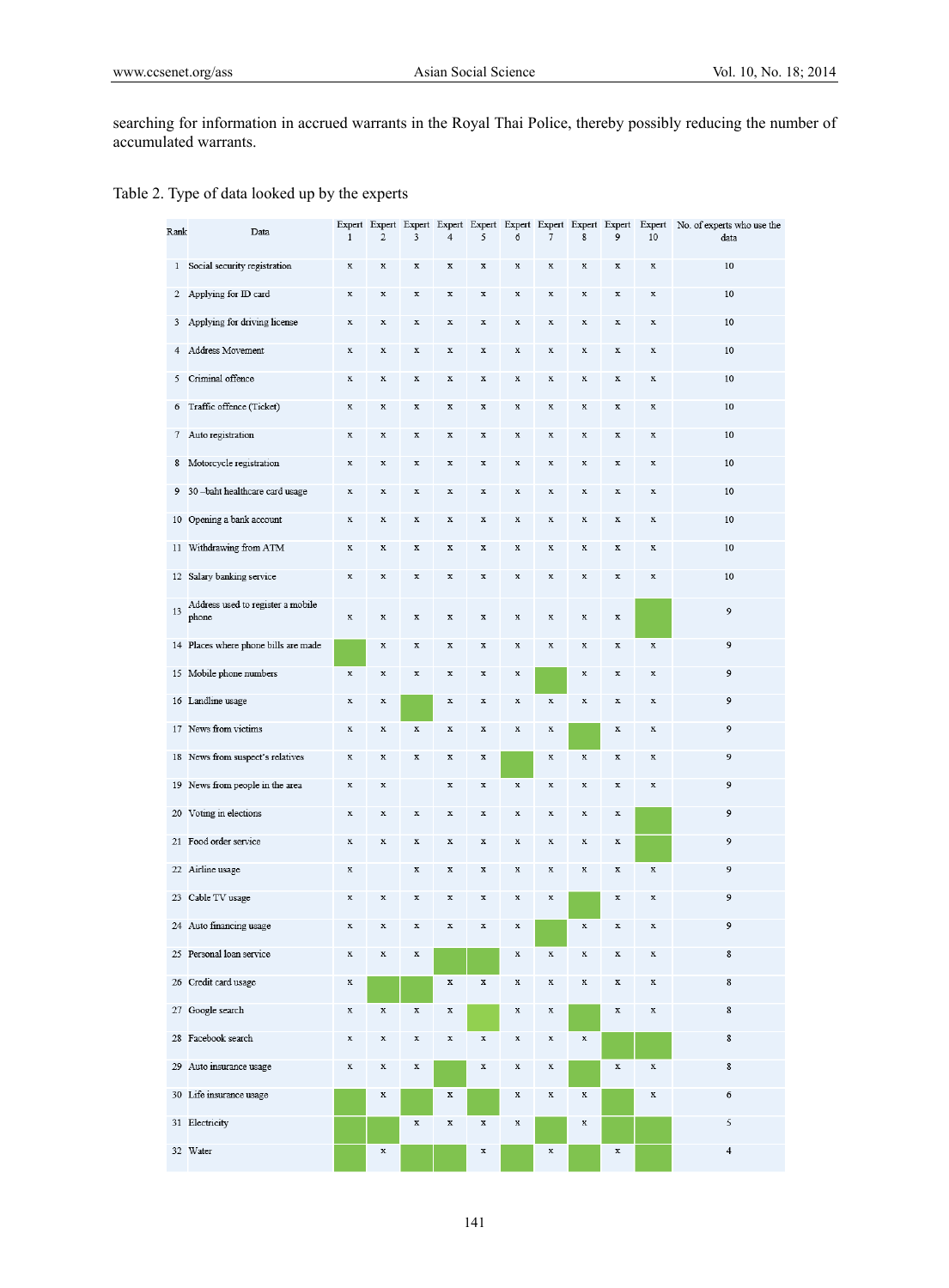#### *3.3 Problems and Suggestions*

The first problem is the **difficulty in accessing data** in all 32 factors. Not all 32 factors can be accessed via POLIS and only some can be looked up on the internet. As for the rest, the investigator will have to rely on personal relationship in attempting to obtain data, the process which may be fraught with difficulty as the agency which possesses the data maybe uncooperative. This will further complicate the investigation and discourage the investigators. The second problem is expenses. Expert 1, Political Deputy Secretary to the Prime Minister gave an example where the suspect who escaped from Nakhon Sawan to Nakhon Sri Thammarat after committing offence. In this case, the Nakhon Sawan police will be responsible for tracking the suspect. In principle, the Nakhon Sawan police will have to contact their counterparts in Nakhon Sri Thammarat to help find the suspect. But in practice, the officers will have to rely on personal relations in coordinating. This is due to the reward system in which the accolade is bestowed upon the office where the warrant is issued, not the office where the actual arrest is made. In this case, even though the Nakhon Sri Thammarat police may have arrested the individual, it is actually the Nakhon Sawan police who have to escort the suspect to prosecute in their province. This will incur significant expenses. Another problem is **the lack of cooperation among investigators in each region.** This also results in a high number of leftover warrants in the sense that the police station where the offence occurs and the station where the suspect escapes to may not have their information network linked together. The motto, **no arrests in the cases that are "not in my backyard"** still also persists in Thai police. As for suggestions, the experts all agreed that the most important action which will lead to successful arrest in the most cost effective manner is to **complete on-the-table investigation before going to the field.** This means finding out information about the suspect as much as possible, verify the information so that it contains little or no errors prior to traveling to the likely areas to make arrest.

## **4. Conclusion and Recommendation**

#### *4.1 Conclusion*

Even though the objective of this research is to study escape behavior of suspects following acts of crime and warrant issuance, the result was that escape behaviour is not as important as the suspects' lifestyle. Therefore, the suspects' lifestyle will be more useful in helping officers track down suspects. According to the experts, there are a total of 32 factors which investigators need to look up, but the factors that are considered more often due to ease of search and high efficiency are: Social security registration, applying for a new identification card, applying for a new driving license, address movement, criminal offence, traffic offence, auto insurance, motorcycle insurance, 30-baht healthcare card usage, opening a banking, withdrawing from an ATM, and salary banking service.

#### *4.2 Recommendation*

The researcher suggests that a network linking information of all police stations should be developed, especially the 32 important information in which the researchers suggested. This can be done via the POLIS system. By having this network in place, the time spent in searching information by investigating officers can be reduced significantly. Another recommendation is the development of suspect tracking system which compiles relevant information and analyse the likely whereabouts of suspects after acts of crime. This system should also incorporate the aforementioned 32 factors to increase the chance of successful arrests and lead to the reduction in the number of accrued warrants.

## **References**

- Alison, L., McLean, C., & Almond, L. (2007). Profiling suspects. In T. Newburn, T. Williamson, & A. Wright (Eds.), *Handbook of Criminal Investigation*. London: William.
- Burgess, J., Douglas, J., & Ressler, R. (1985). Classifying sexual homicide crime scenes. In T. Newburn, T. Williamson, & A. Wright (Eds.), *Handbook of Criminal Investigation*. London: William.
- Edwards, C. (2005). *Changing Policing Theories for 21st Century Societies*. NSW: The Federation Press.
- Gill, M. (2005). Reducing the capacity to offend: Restricting resources for offending. In N. Tilley (Ed.), *Handbook of Crime Prevention and Community Safety*. London: William.
- Gudjonsson, G., & Copson, G. (1997). The role of the expert in criminal investigation. In J. Jackson, & J. Haugeland (Eds.), *Artificial Intelligence: The Very Idea* (p. 225). Cambridge: Mit Press.

Newburn, T. (2007). *Criminology*. Devon: William.

Newburn, T., Williamson, T., & Wright, A. (2007). *Handbook of Criminal Investigation*. London: William.